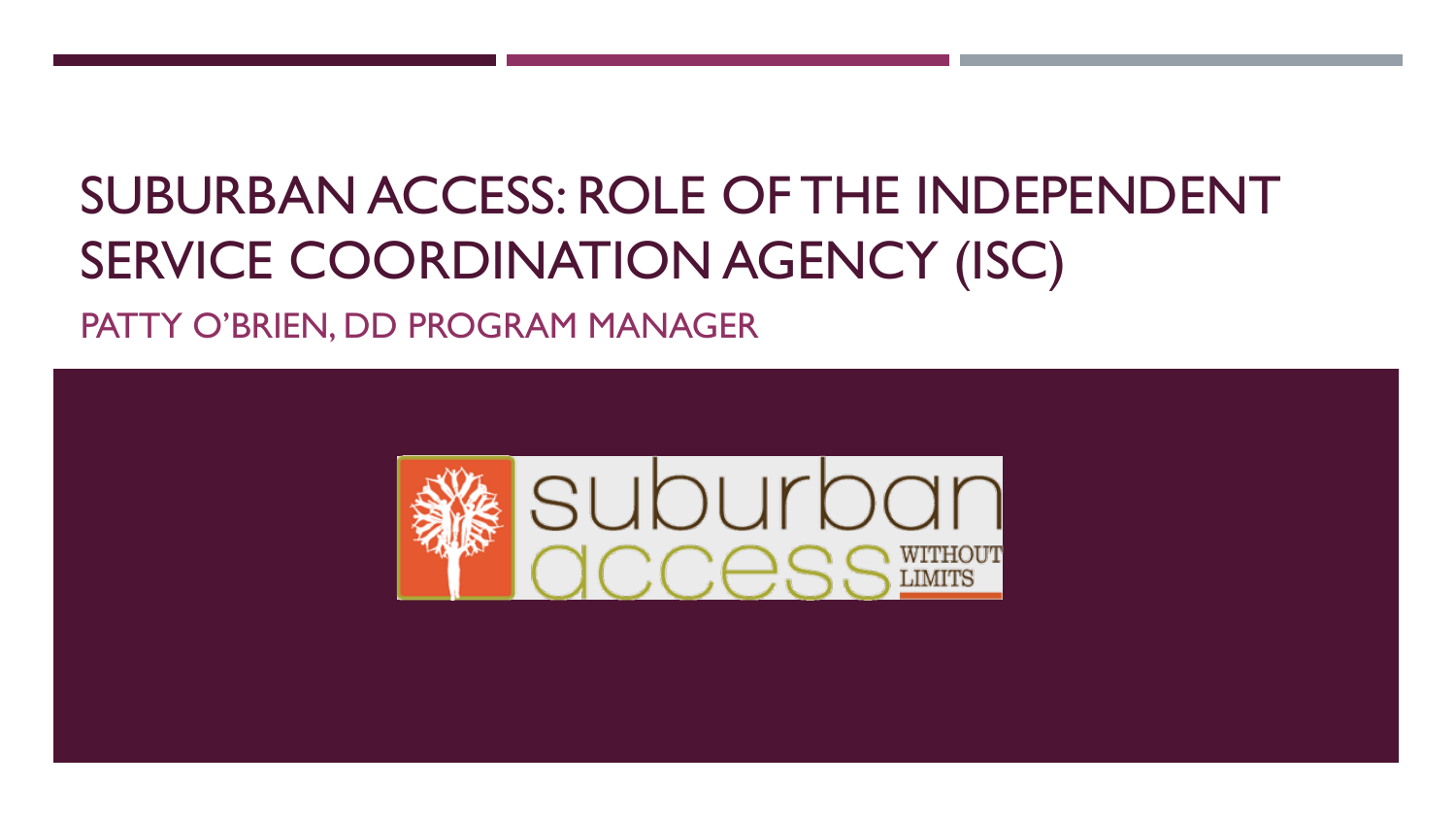## CORE ISC ROLE

- $\blacksquare$  The ISC contracts with the IDHS/DDD to perform certain functions as outlined in the DDD Medicaid Waiver and CMS Regulations.
- ISC's are each responsible for a certain geographic area.
- Suburban Access is responsible for the south and west suburbs of Cook County.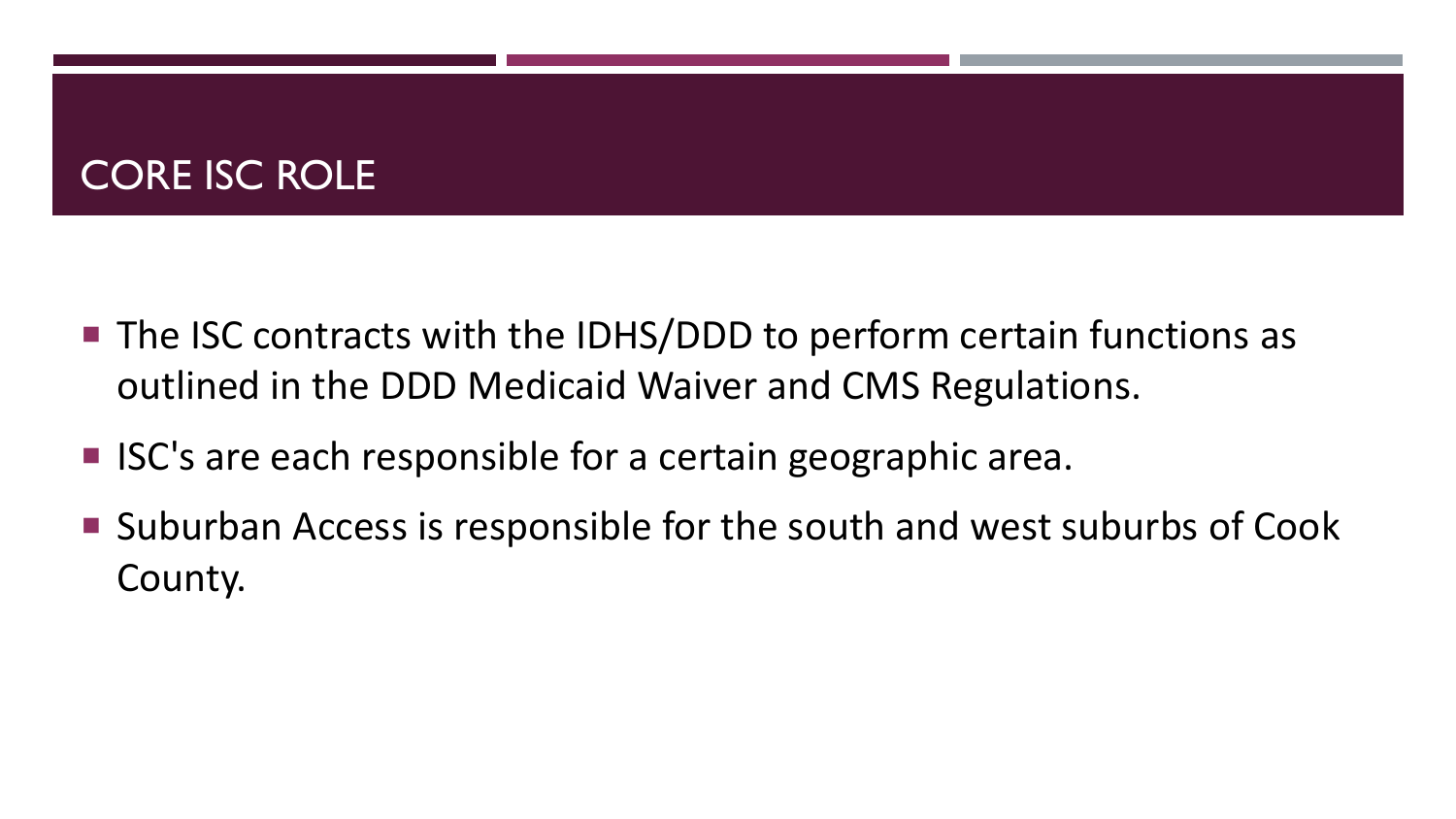#### KEY CHANGES TO PUNS WAITING SYSTEM

- **Planning/Seeking Categories**
- **Transitioning between**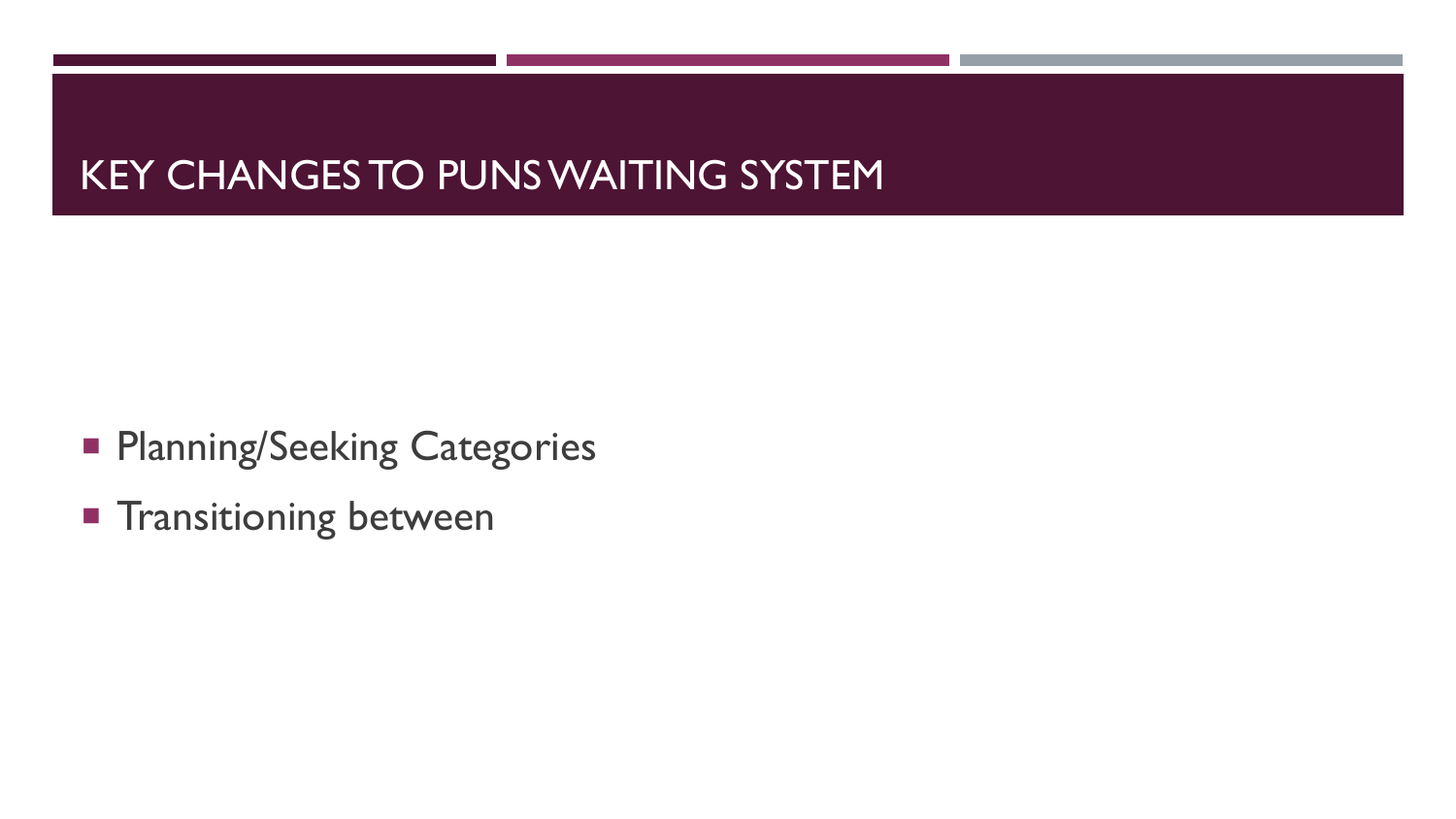## PUNS CATEGORIES: **PLANNING**

**The Planning for Services** category is for people who do not currently want or need supports but may in the future. It is helpful to know about these situations even though the individual/ family is not anticipating the need for imminent services. The Planning for Services category is for individuals who are not currently seeking services but will be seeking if something happens to the caregiver (e.g. caregiver becomes ill or passes away) or other family circumstances change.

**Note: Time spent in the "Planning" category does not move an individual closer to funding. The time on the PUNS list begins being accumulated toward selection only when an individual in in the "Seeking" Category**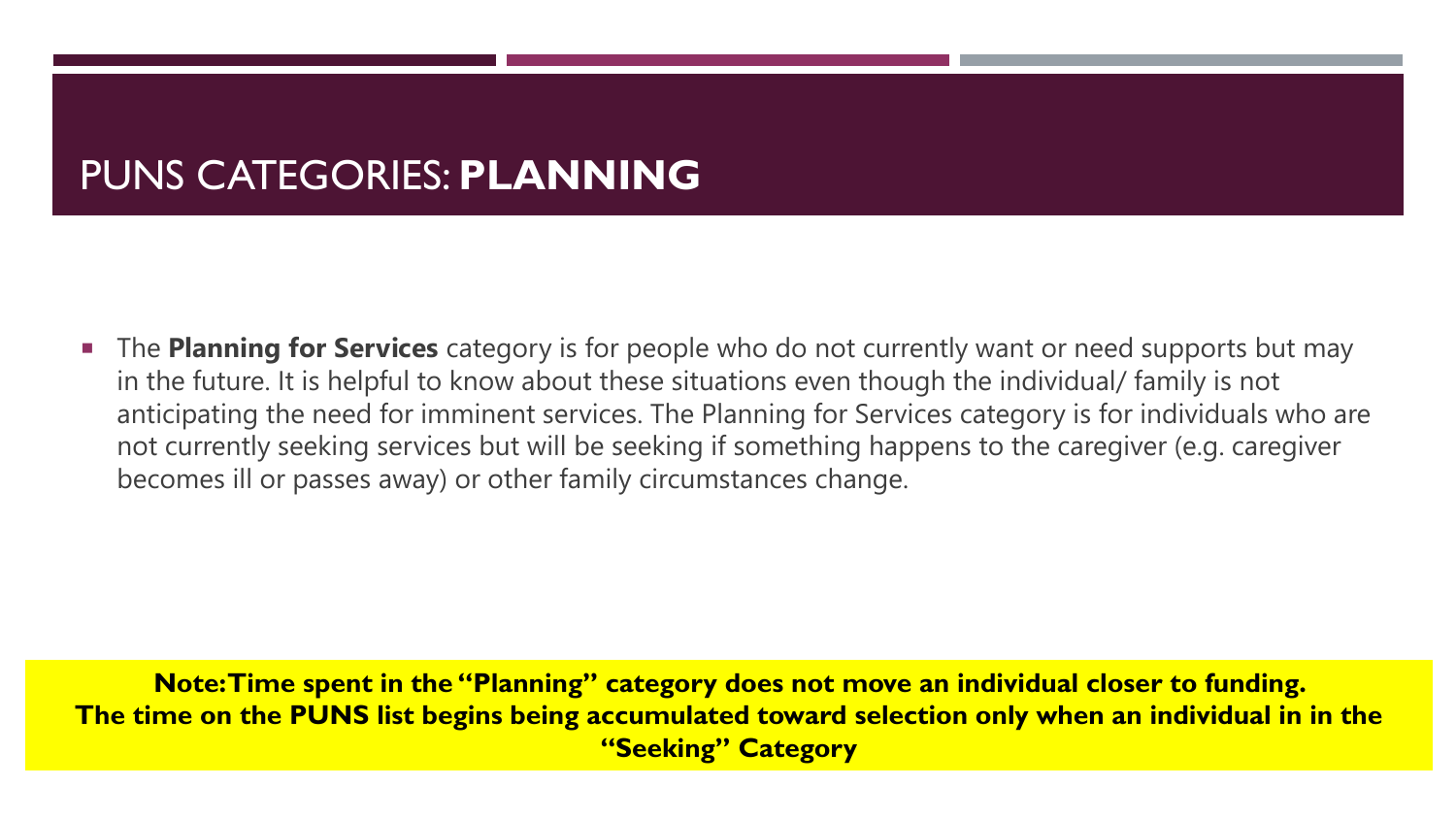## PUNS CATEGORIES: **SEEKING SERVICES**

**The Seeking Services** category is for individuals with a developmental disability who currently need or want supports.

> **Children or Adults enrolling in PUNS can be placed directly into the Seeking Services category, given that they meet the criteria described in the description of Seeking Services above. PUNS selections are only made from the Seeking Services category, as funding is available.**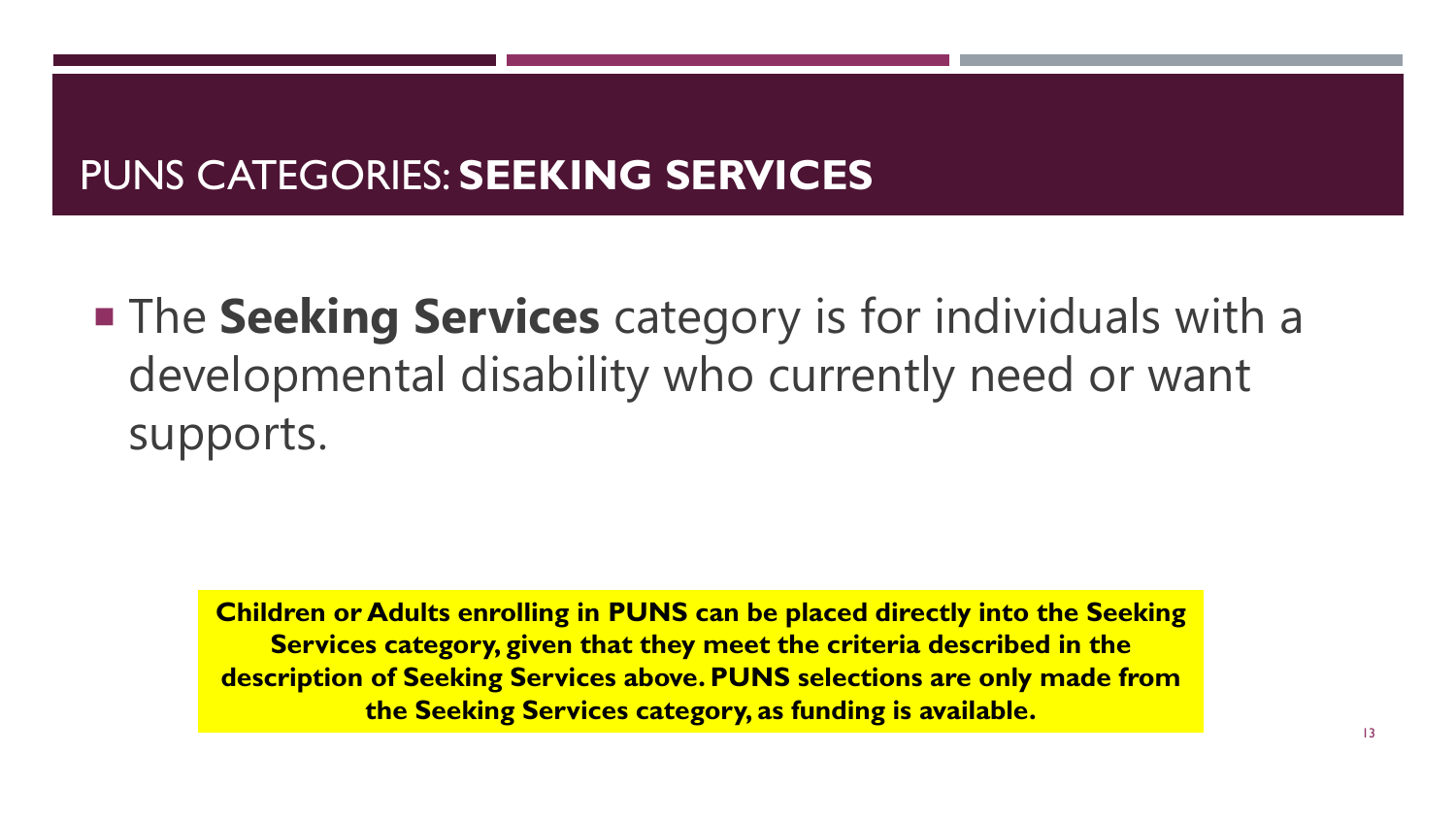## **MOVING FROM PLANNING TO SEEKING**

- **EXPLORENT MOT MOT AUTOMATIC**
- **If an individual needs to be moved from one to the other, you must reach out to your Independent** Service Coordination Agency
- **Note that PUNS selections ONLY happen from the "Seeking " category. Individual in the "Planning" category will not be selected from the PUNS list.**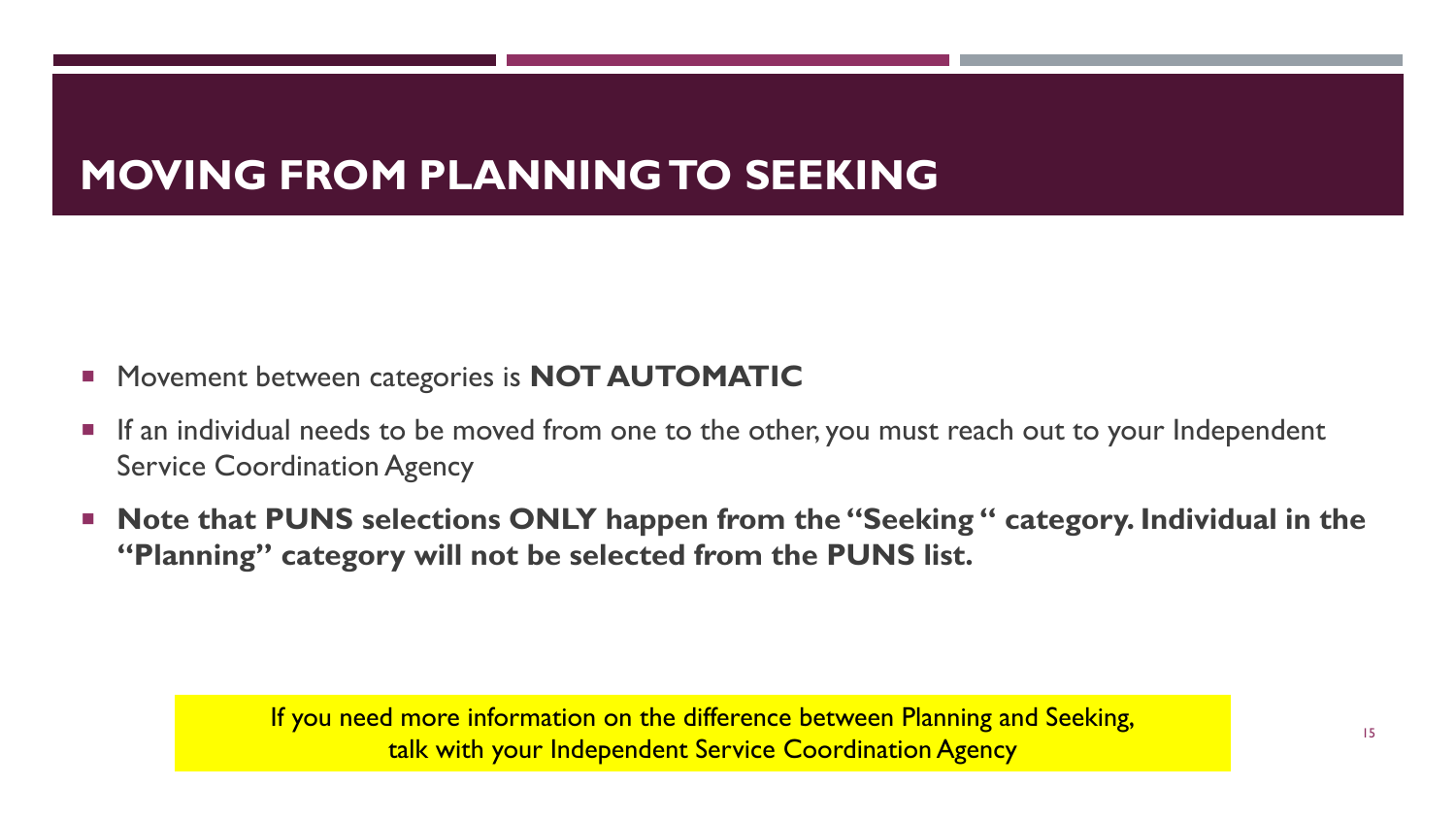## **NEW GUIDANCE REGARDING PUNS**

- When the ISC conducts the annual PUNS update with individuals who are 17 years old, the ISC will have a conversation with the individual and/or their guardian, if applicable, to ensure that the process of moving from Planning for Service to Seeking Services is clearly explained.
- **The ISC must inquire whether the individual wants to move from Planning for Services to Seeking** Services at age 18.
- Moving to the Seeking Services category at age 18 means the individual will begin to accumulate time on the list and determine when they will be selected from PUNS for adult waiver services.
- For people who chose to move from **Planning for Services to Seeking Services** at age 18, the ISC will take the necessary steps to ensure this occurs on or before their 18th birthday.
- **ISC** must document (and make available for review/audit) that they conducted the above conversation, the individual/guardian's choice of category and the follow up actions, if any. The ISC agency should give everyone who signed the updated PUNS form a copy of the signed form.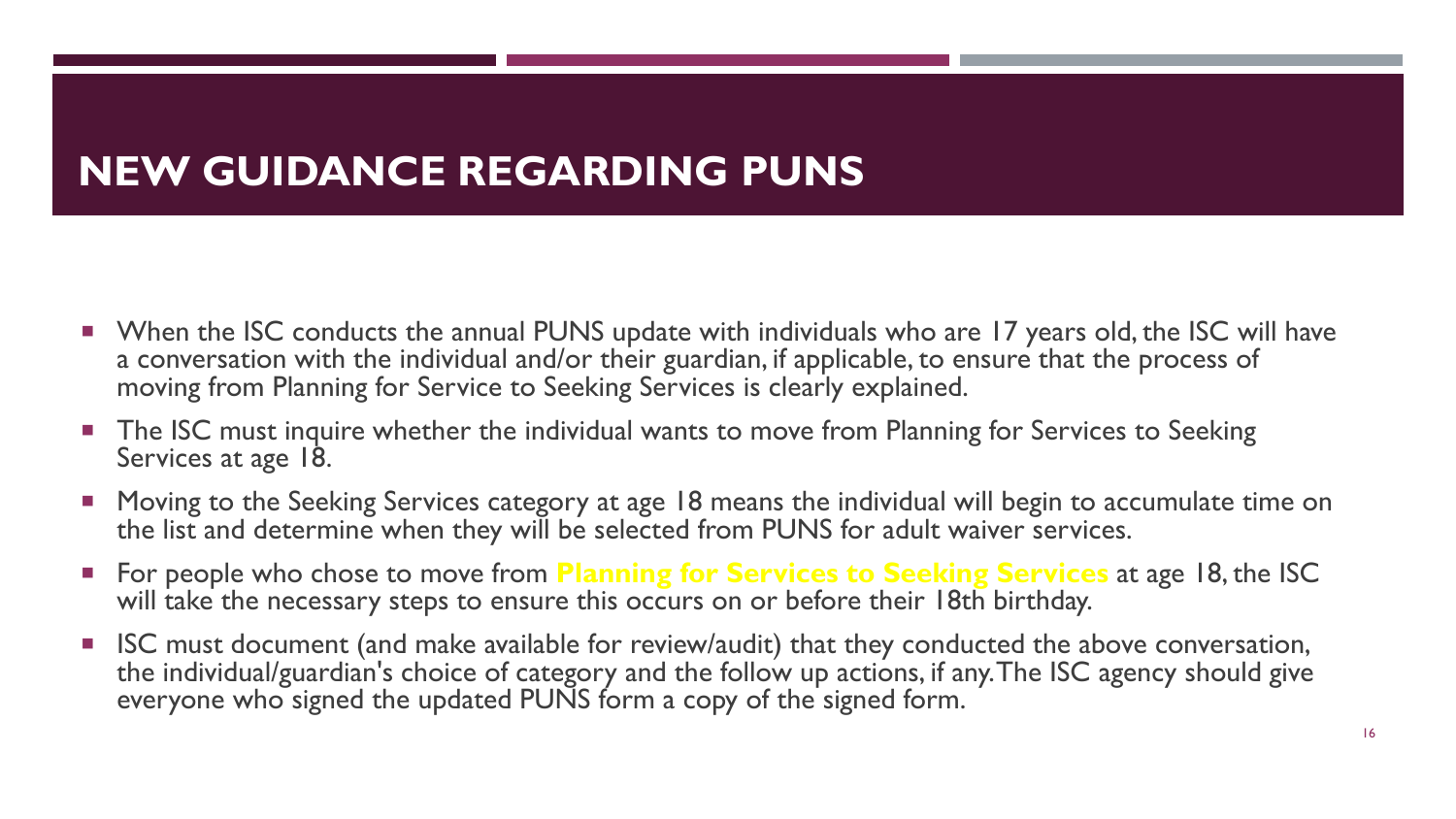## **WHAT DOES A WAIVER TRANSITION MEAN?**

- Waiver Service Transitions are for individuals who are receiving one set of Waiver services and are seeking another set of Waiver services. For example, an individual receiving Adult HBS has a desire to move to CILA based on a change in their needs or preferences or based on the outcomes laid out in their Personal Plan.
	- DDD Information Bulletin webpage: [https://www.dhs.state.il.us/page.aspx?item](https://www.dhs.state.il.us/page.aspx?item=51195) =51195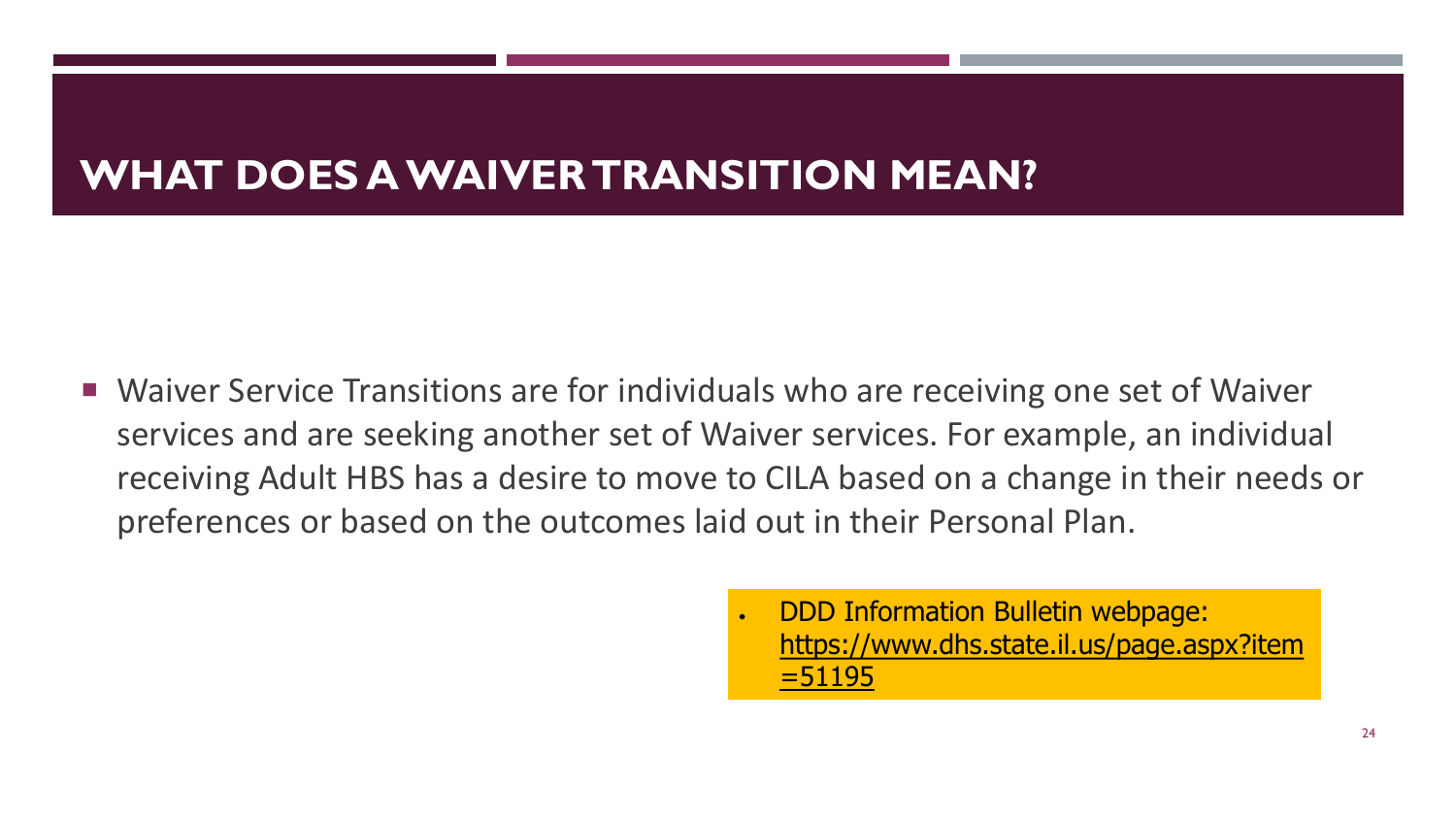## **WHAT IS THE WAIVER TRANSITION PROCESS?**

■ The Waiver Service Transition process requires an individual to demonstrate the Waiver Service Transition is necessary in order to meet their needs, preferences, or outcomes laid out in their Personal Plan, and that all options within the individual's current waiver services have been exhausted.

**Exhausting all options** ensures that a person has accessed or attempted to access supports already available, which could include natural supports, state plan services or supports available through their current authorized waiver service.

> • DDD Information Bulletin webpage: <https://www.dhs.state.il.us/page.aspx?item=51195>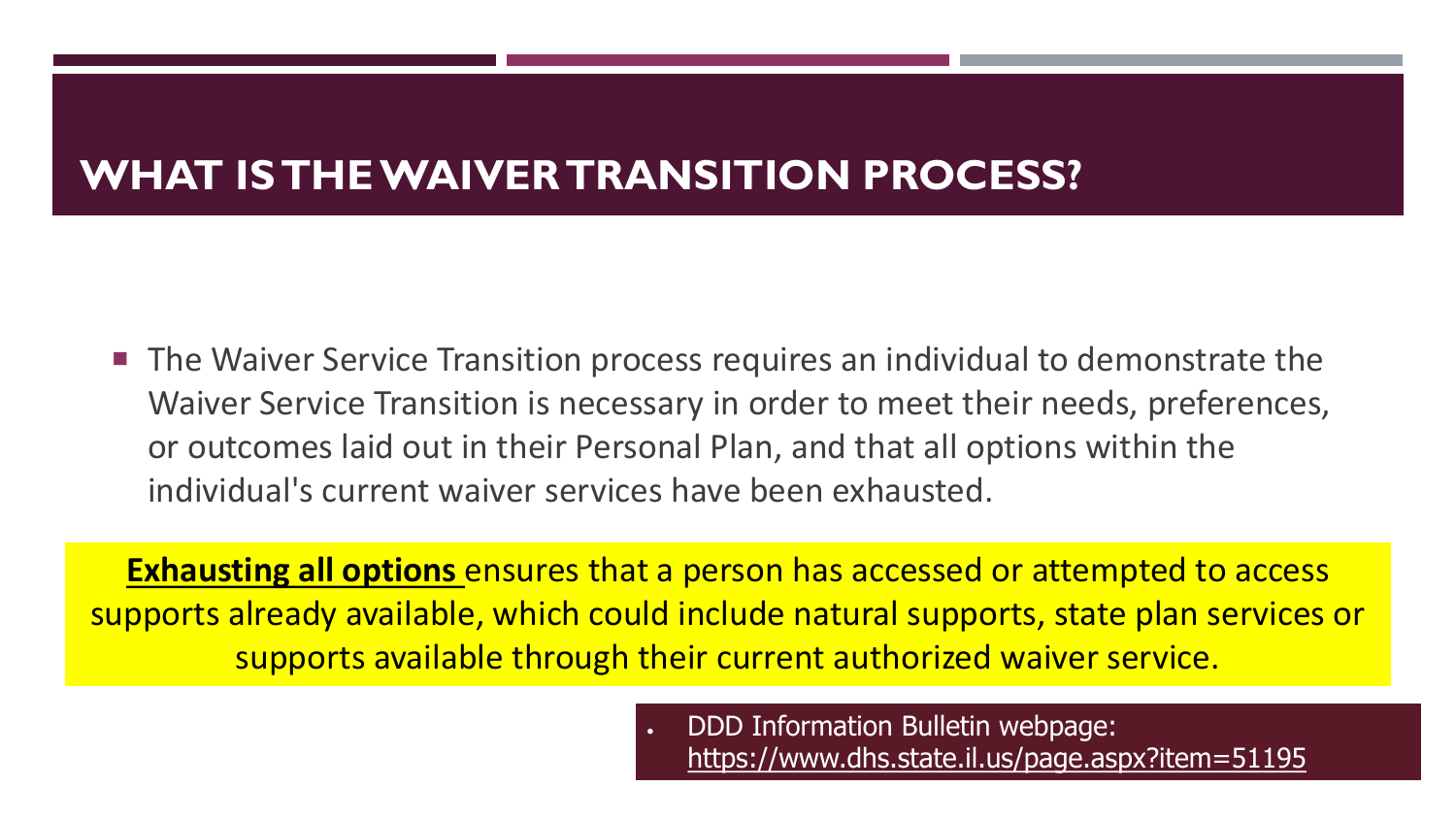#### PREADMISSION SCREENING (PAS)

- Our agencies are often referred to as PAS agencies, Pre-Admission Screening agencies
- PAS responsibilities include
	- Determining clinical eligibility for DD Waiver services
	- Enrolling individuals on the PUNS database
	- Linking eligible individuals who are either in a crisis situation (as defined by DDD) or who are selected from PUNS or who are transitioning out of an SODC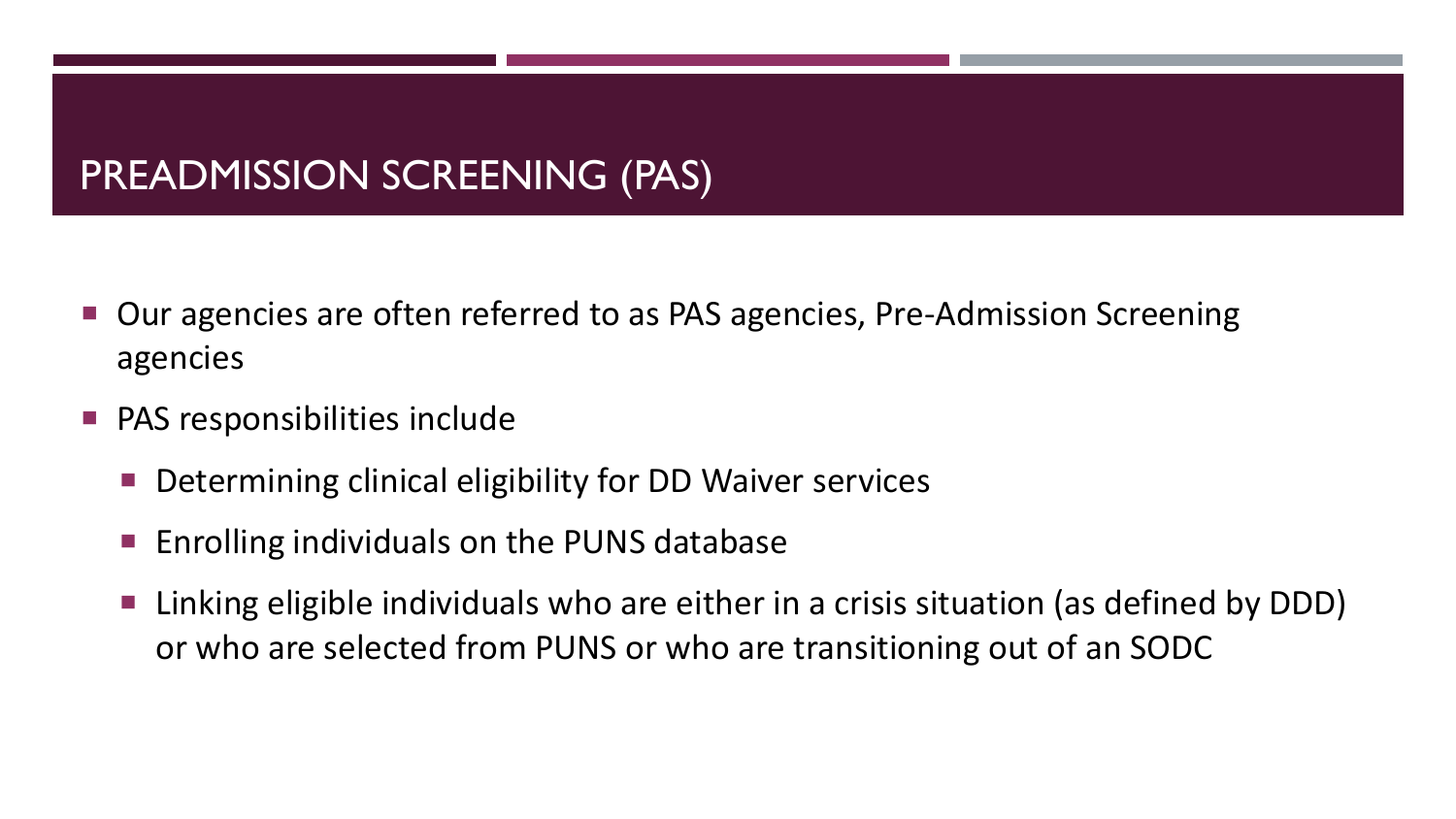#### IN SERVICE SUPPORT

- Once in service we are responsible to:
	- Complete an annual Discovery and Personal Plan
	- Visit with individuals to assess their satisfaction with services
	- **Provide case management, advocacy, outreach and assistance to** individuals and families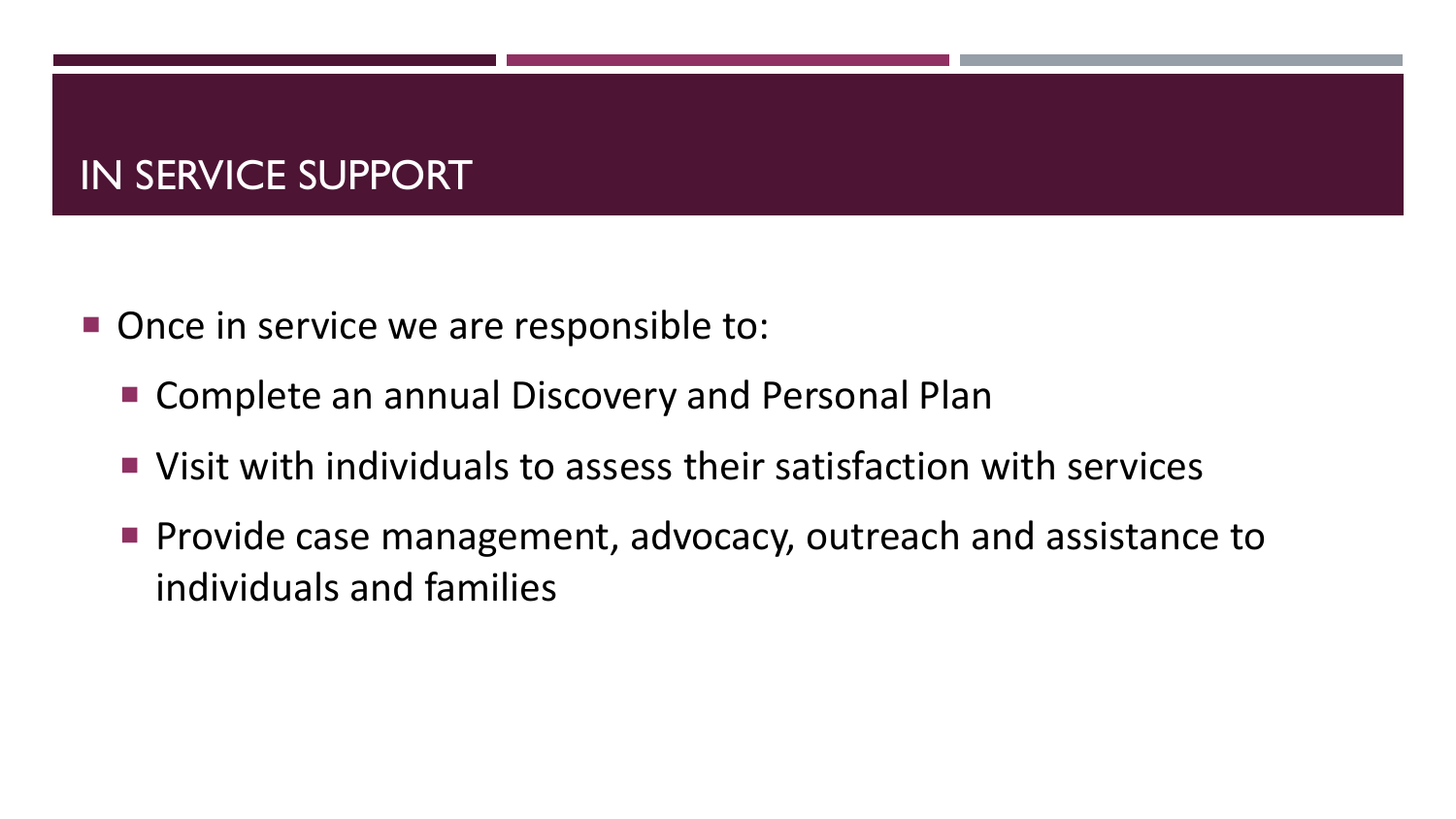### ISC: GATEWAY TO DD SERVICES IN ILLINOIS

We are the link between DDD and the service providers with the goal of providing conflict free case management and assisting individuals and families to navigate the service system.